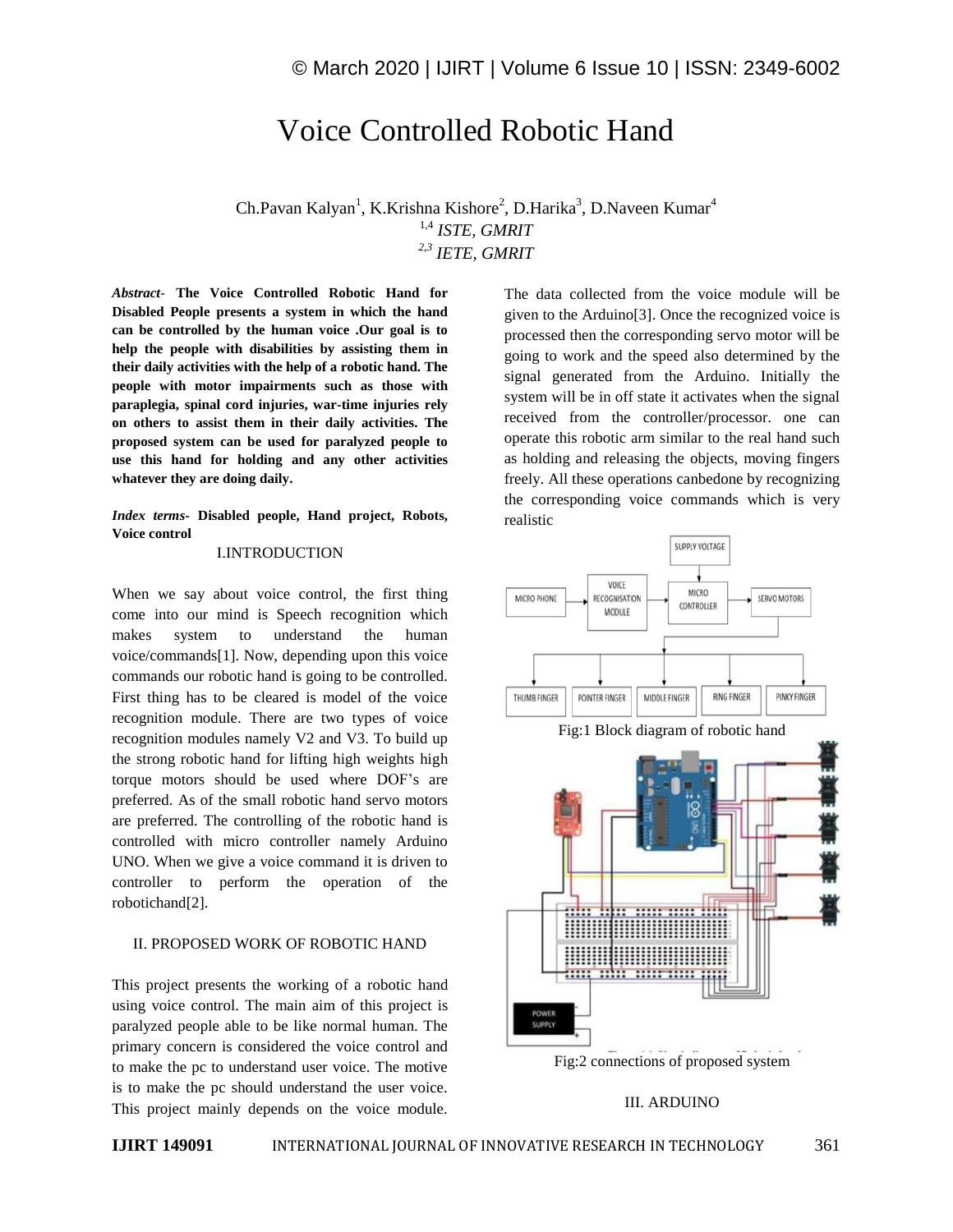It is a development board whose working is based on ATmega series of microcontroller. This board has a set of digital, analog, power and PWM pins. It also has pins for serial communication and for interfacing of SPI devices. All these are programme dusing embedded programming language. The sepins can be used to interface various types of sensors and actuators which will help it interact with the environment [4].

### IV. SERVO MOTOR

This is a Dc motor which is used to measure the angular position. This is mainly worked by the gears. This motor revolution ranging from 90 degrees to 180 degrees. Some servo motors will have 360 degrees and more. This movement is not constant. This motor angle is restricted and can have many fruitful advantages from this motor.



Fig:3 Internal diagram of servo motor

# V. VOICE RECOGNITION MODULE

This module is an speaking identification board. This board is restricted to certain commands or limited words. In this board we can record the commands and can store in the sd card module and can be used as an input for our project. All recorded voice commands will be sent to a library for further use case.



Fig:4 voice recognition module

# V. RESULTS

# A. Training status of voice module

There are 5 servo motors connected to each finger of the robotic hand which are controlled by PWM pins of micro controller. So, according to the input received by now appropriate signals will be sent to rotate the required motor in required direction. For example, if an user say "HOLD", the analog signal is converted to digital which are used as an input to the controller. Now depending on the code the controller of arduino sends PWM signal to the servomotors. Once the signal received by the servo all the servo motors connected to the fingers of robotic hand rotates by 180 degrees. Record indication: D1 (RED) flashes 5 times within the 800ms, then off for 600ms, and then flashes quickly for 6 times within 500ms. Now the recording indication is over. Begin to speak: D1 (RED) is off for 500ms, and then is on. Recording a voice instruction successfully for the first time:D1(RED)off, D2 (ORANGE) on for 300ms.Recording a voice instruction successfully for the first time:D1(RED)off,D2(ORANGE) on for 700ms. Recording failure: D2 (ORANGE) flashes 6 times within the 800ms. In cases that voice instructions detected thrice not matched, orthe sound is too large, orthere is no sound, recording will fail. You need to begin the recording process for that instruction.



Fig: 5 Training of voice module